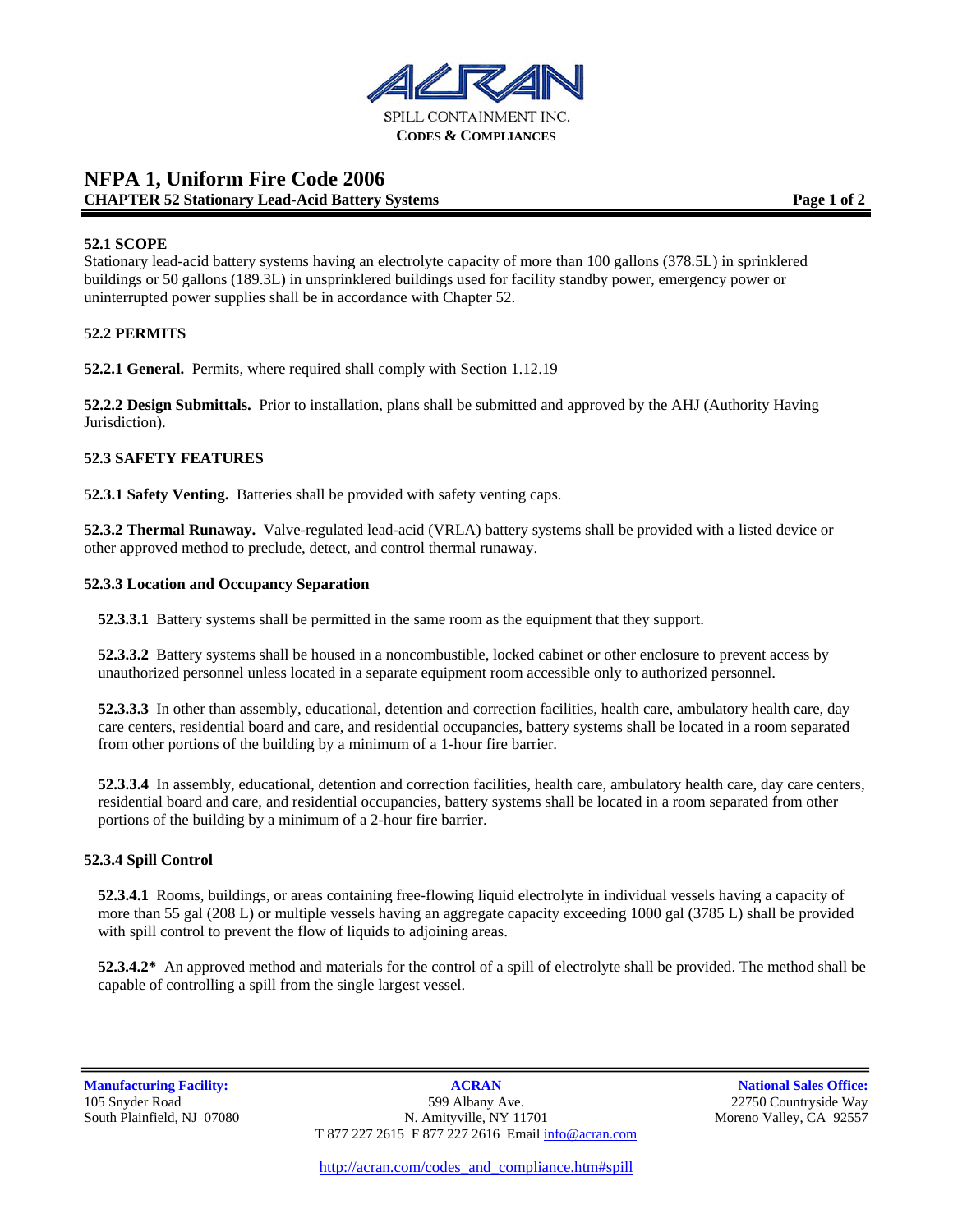

# **NFPA 1, Uniform Fire Code 2006 CHAPTER 52 Stationary Lead-Acid Battery Systems Page 2 of 2**

- **\*A.52.3.4.2** Methods of achieving this protection include, but are not limited to, the following:
	- (1) Liquid-tight sloped or recessed floors in indoor locations or similar areas in outdoor locations
	- (2) Liquid-tight floors in indoor locations or similar areas in outdoor locations provided with liquid-tight raised or recessed sills or dikes

(3) Sumps and collection systems

#### **52.3.5 Neutralization**

**52.3.5.1** An approved method to neutralize spilled electrolyte shall be provided.

**52.3.5.2** The method shall be capable of neutralizing a spill from the largest lead-acid battery to a pH between 7.0 and 9.0.

**52.3.6 Ventilation.** Ventilation shall be provided for rooms and cabinets in accordance with the mechanical code and one of the following:

(1) The ventilation system shall be designed to limit the maximum concentration of hydrogen to 1.0 percent of the total volume of the room during the worst-case event of simultaneous "boost" charging of all the batteries, in accordance with nationally recognized standards.

(2) Continuous ventilation shall be provided at a rate of not less than 1  $ft^3/min/ft^2$  (5.1 L/sec/m<sup>2</sup>) of floor area of the room or cabinet.

**52.3.7 Environment.** The battery environment shall be controlled or analyzed to maintain temperature in a safe operating range for the specific battery technology used.

### **52.3.8 Signs.**

**52.3.8.1** Doors or accesses into rooms, buildings, or areas containing stationary lead-acid battery systems shall be provided with approved signs.

**52.3.8.2** The signs shall state that the room contains lead-acid battery systems, that the battery room contains energized electrical circuits, and that the battery electrolyte solutions are corrosive liquids.

**52.3.8.3** Battery cabinets shall be provided with exterior labels that identify the manufacturer and model number of the system and electrical rating (voltage and current) of the contained battery system. Within the cabinet, signs shall be provided to indicate the relevant electrical, chemical, and fire hazard.

**52.3.9 Seismic Protection.** In seismically active areas, battery systems shall be seismically braced in accordance with the building code.

**52.3.10 Smoke Detection.** An approved automatic smoke detection system shall be installed in such areas and supervised by an approved central, proprietary or remote station service or local alarm which will give an audible signal at a constantly attended location.